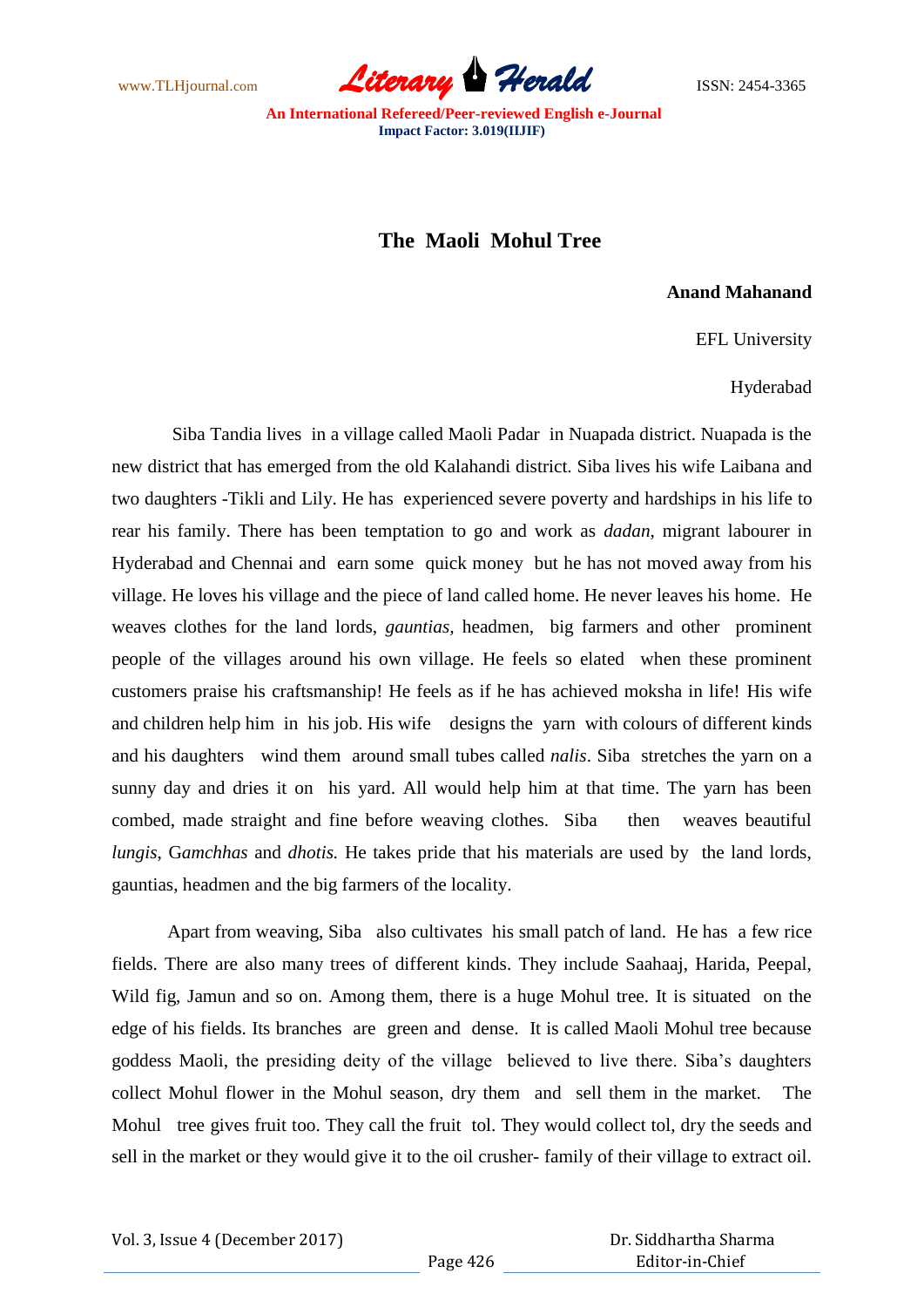www.TLHjournal.com *Literary Herald*ISSN: 2454-3365

Siba's family would use that oil both as talcum and edible oil. People of the village are scared of the mohul tree as it is located in a far off place, very far from the village. Nobody would venture to go there in the afternoons or night. Young people would challenge one another, " If you can go in the night and leave a flower under the mohul tree, you will be given five hundred rupees." Sometimes one of them might accept the challenge, but no one ever went there in the night. People said, there lived goddess Maoali in the tree. The villagers worship it. In case the cattle of the village are affected by any disease, they will tie some red threads, ropes and baskets to wane the spirit that caused the disease. On the day of *Maden Jatra* which falls in the harvest season, the villagers would bring hens and offer to goddess Maoli. Then they would feast on the birds making meat and sharing among themselves calling it Prasad. The Jhakar, Sombaru Bariha would be the centre of attention.

Sambaru , an old Binjhal tribal man , becomes the key person on that day. He wears a new white dhoti and a banyan , applies oil on his body and put a *Sindur* mark on his forehead. He would wrap a red *gamchha* on his shoulde and acts as the priest. Through him, the sacrificial hens are offered to the deity. He is all powerful on that day. He will be commanding the devotees, " Leave the way. Bring the hen. Come one by one. Take the Prasad. Jai Maa Maoli!!!"

Though the tree belongs to Siba Tandia, the villagers respect it. No community, be it the oil crusher,potter, blacksmith , Binjhals , goldsmith or the peasant disrespects the goddess or the mohul tree. There are other trees near this. Nobody ventured to cut any of them too. The entire grove is regarded as sacred.

Few days back, the government officials came to the village and started measuring the land. They got some instrument, put it on a stand and looked through that. The villagers were curious. The curious villagers surrounded them and asked these officials: "What are you doing, sirs? Why are you doing all these? " The officials replied, " Don"t you know? 'Electri' is going to come to your village." We are planning to put the line posts for the 'electri' line. We may have to cut some trees that are on the way. The big Mohul tree is also included in the list."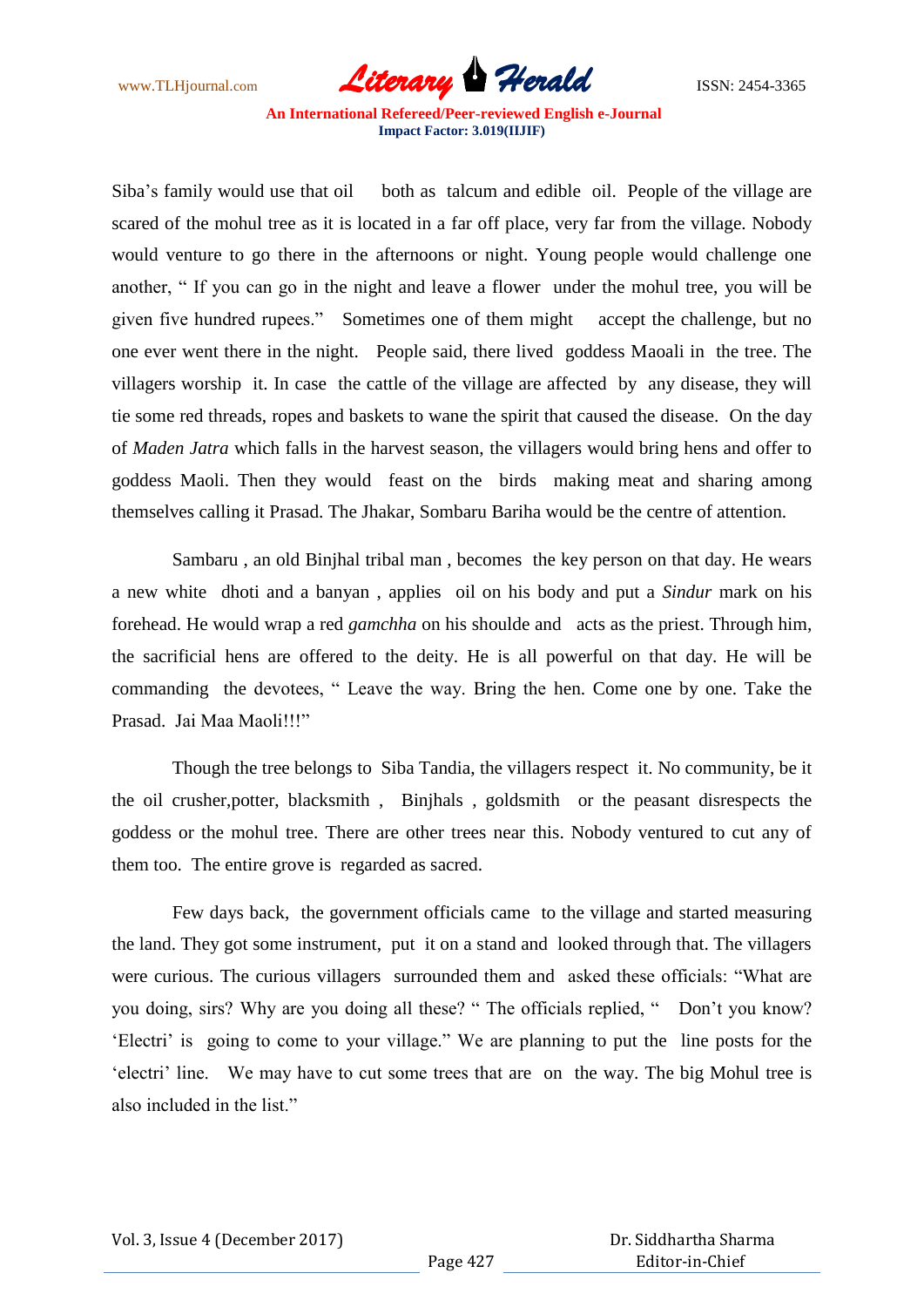www.TLHjournal.com *Literary Herald*ISSN: 2454-3365

The news spread like wild fire in the village. The "gormen" is going to cut the Maoli mohul tree. When Siba Tandia came to know about it, he was shocked. He ran to the village headman and asked about it, " Gauntia, What do I hear? Is it true that the Maoli Mohul tree is going to be cut? You know , my livelihood depends on it. I get two crops from it; Its flowers and then its fruits." The village headman, "Hari Gauntia confirmed it. He said, "I also heard that. It is government order! So no one can stop it. I am also helpless. I am worried about the deity." Siba came home depressed and shared the sad news with his wife and children. All were sad and depressed. His wife Laibana said, " The tree belonged to the entire village. The villagers should support us in protecting the tree. You ask for a *gram sabha*, village meeting." Siba again went and requested the head man to call for a meeting of the villagers and request the government to save the tree. A meeting was called. The government officials also came. The Engineer Satya Narayana Mohanty (S.N. Mohanty as they called him ) was the leader of the team. He lived with his team in a tent on the outskirts of the village. The elders said, " The mohul tree is our mother. She protects us from all kinds of difficulties. If it is cut, we are also going to kill ourselves. The government officials said, "If you get 'electri' your children can study under light. You can irrigate your land and do cultivation. Your yield will be more. You can grow trees on the other side of the road. Look at the young people. Will they live dark for ever?" The youngsters nodded their heads agreeing with the officials. Some farmers said, " What is the use? There is no profit in farming. You spend s so much on buying seeds, fertilizers and pesticides. At the end the yield is zero. The young boys might have got some money from Mohanty babu. That's why they are supporting him." The young people of the village who aligned with the government officials said, " If there is "electri", even our Siba uncle can weave clothes in the night and earn more. We can let them cut the tree. We can survive without it. It is modern age now. Let us forget the old beliefs and superstitions. But Siba Tandia and others did not understand all these arguments. They found all these were non-sense. They said, " It is upto Ma Maoli. She knows to take care of herself."

After a few days S. N. Mohanty brought his people and cut down the tree. He showed a paper and said I have got the "gormen" order. Now , nobody can stop us from cutting down the tree. If any body resists, he will be arrested immediately." There were two constables beside him. The villagers did not come out of fear! They knew something bad